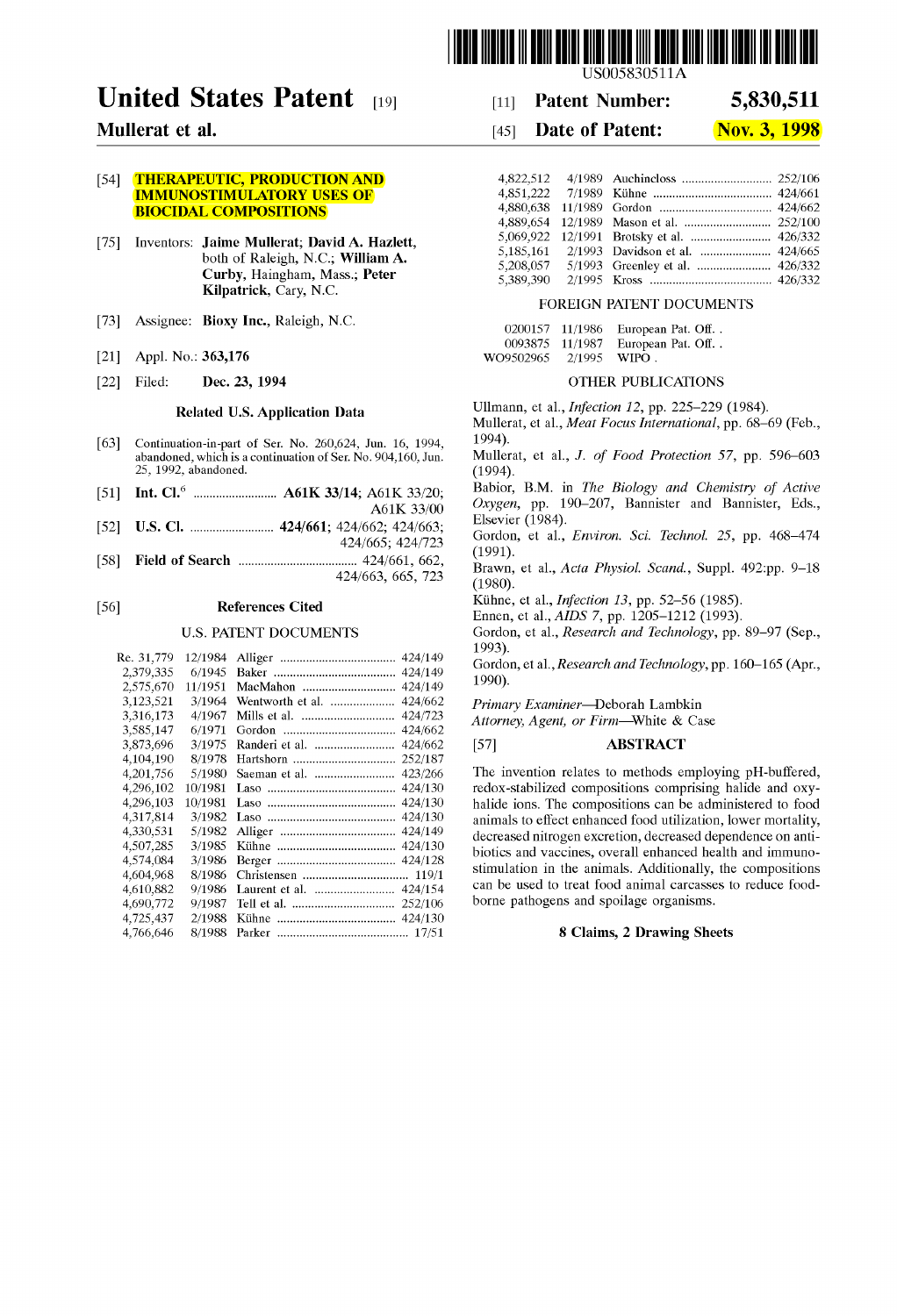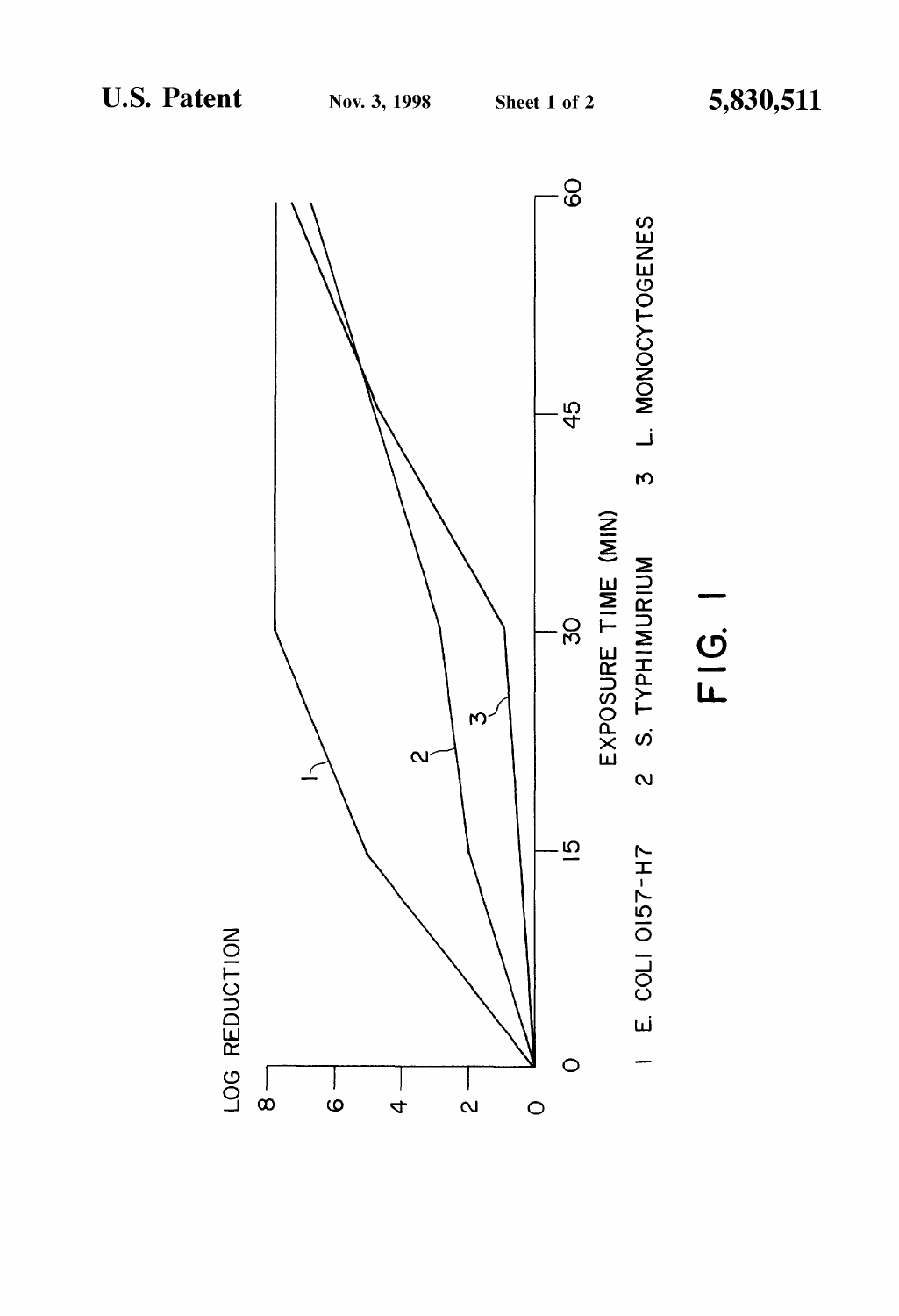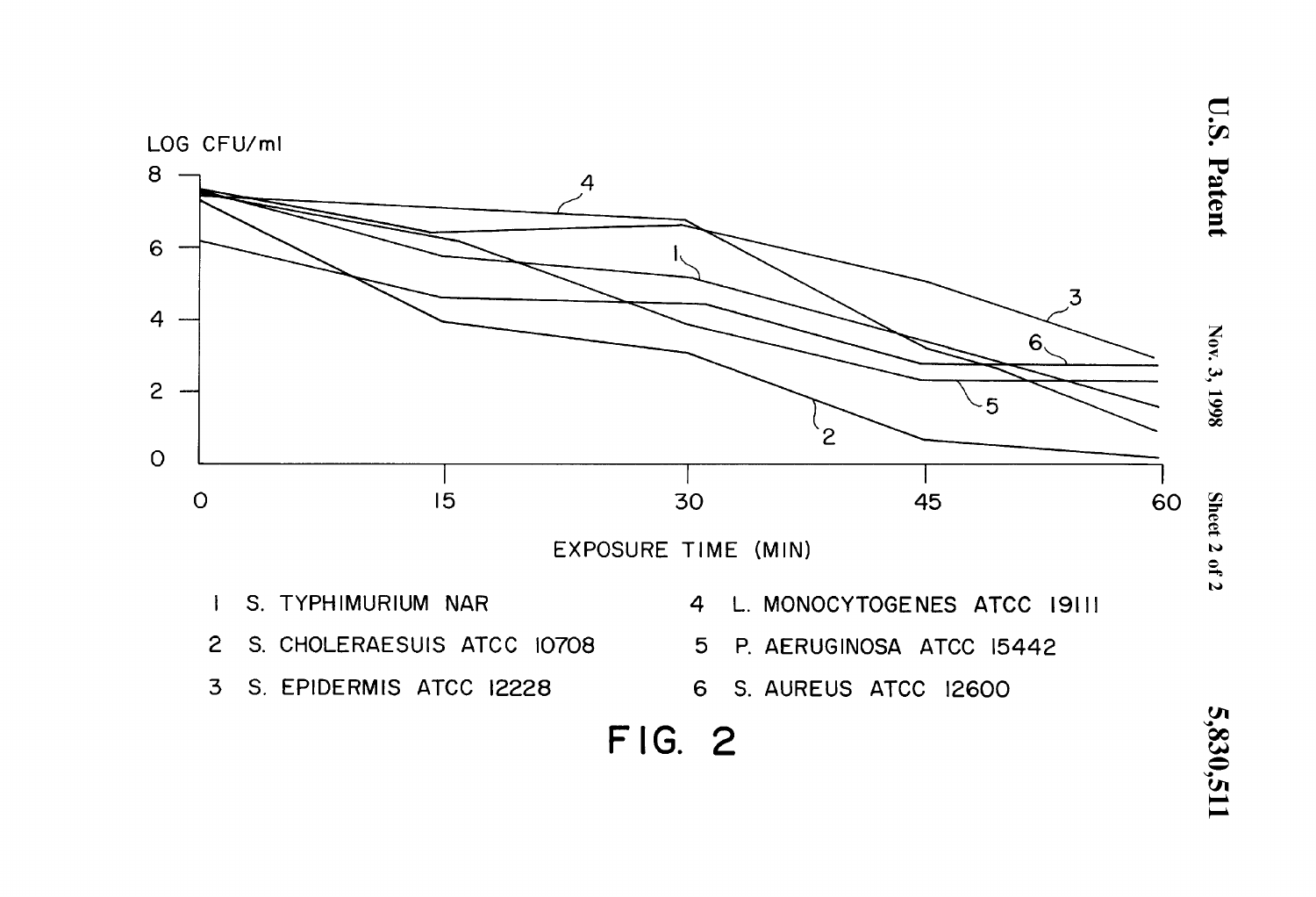## THERAPEUTIC, PRODUCTION AND IMMUNOSTIMULATORY USES OF BIOCIDAL COMPOSITIONS

This application is a continuation-in-part of application Ser. No. *08/260,624,* filed Jun. 16, 1994, now abandoned which is a continuation of application Ser. No. *07/904,160,*  filed Jun. 25, 1992, now abandoned.

This application relates to methods employing compositions having selective biocidal, therapeutic, production and immunostimulatory action, based on concentration and exposure time, against living cells and microorganisms including Gram negative and Gram positive bacteria and <sup>15</sup> other pathogens. The invention relates to the treatment of animals infected with such pathogens, as well as to treatment of noninfected animals, by administration of pH-buffered, redox-stabilized compositions comprising halide and oxyhalide ions to the animals. The free radical oxyhalide intermediates formed by the compositions produce immunostimulatory effects in the animals and result in increased food utilization, lower mortality, decreased nitrogen excretion and overall enhanced health of animals, as well as microbial reduction in foods. Moreover, because of their 25 efficacy as therapeutic and immunostimulatory agents, the administration of said compositions to food animals results in decreased dependence on vaccines and antibiotics.

It has long been known that various chlorine-containing compounds can be used as biocidal agents. The literature 30 contains many references to chlorine gas, various chlorites and chlorine dioxide as materials that can be used to kill microorganisms. Many patents teach that chlorine dioxide is an effective microbicide and also that it is a powerful and effective oxidizing agent useful in killing various microor-  $35$ ganisms. Thus, there is a wide variety of patents and prior art references which describe the production of chlorine dioxide and/or the use of stabilized chlorine dioxide solutions.

of chlorine dioxide as a biocide. The prior art also describes many processes for the production of stabilized chlorine dioxide by the addition of a variety of inorganic compounds such as inorganic boron and/or various peroxides, including hydrogen peroxide (see, for example, Laso, U.S. Pat. No. 4,296,103; Kühne, U.S. Pat. No. 4,507,285; and Gordon, U.S. Pat. No. 4,880,638).

Chlorine dioxide, however, also has many shortcomings. For example, it is a potentially hazardous material which is generally difficult to produce and apply where needed.  $_{50}$ Chlorine dioxide is also corrosive, and its formation requires considerable amounts of acid which add to its corrosive properties.

ment in the previously known chlorine-based biocidal compositions. The Gordon compositions do not produce measurable amounts of chlorine dioxide, but do generate interactive intermediates, including but not limited to oxyhalogen reactants, which serve to provide the compositions with microbicidal properties. Gordon discloses the utility of the compositions as surface disinfectants.

Other publications have provided further insight into the chemistry of oxychloro compositions and have disclosed their biocidal properties (see, for example, Ullmann, et al., *Infection* 12, 225-228 (1984); Kühne, European Patent No. 65 EP0093875; and Gordon, et al., *Environ. Sci. Technol. 25,*  468-474 (1991)).

2

The food animal industry loses substantial amounts of money yearly due to infection of the animals resulting in attenuation of growth, loss of animal size, and death of animals. Losses further occur due to the contamination of animal carcasses on the market shelf by foodborne pathogens and spoilage organisms.

In view of the foregoing, it is apparent that it is desirable to have a therapeutic, production, and immunostimulatory drug for use in the food animal industry that is benign to the BACKGROUND OF THE INVENTION  $_{10}$  host animals, less expensive and as effective as other immunostimulatory drugs, such as corticosteroids, which can have undesirable side effects. Furthermore, it is desirable to have such a composition which is useful as a disinfectant for the food industry.

#### SUMMARY OF THE INVENTION

It is an object of this invention to provide a composition that is safe and economical to use as a therapeutic, production and immunostimulatory drug; has outstanding cellular disinfection action; and can be administered to food animals in order to (1) stimulate the immune system, (2) increase food utilization (as reflected by decreased nitrogen excretion and reduced feed intake per kg of weight gain), (3) reduce mortality in microorganism-infected food animals, (4) decrease dependence of animals on vaccines and antibiotics, and (5) enhance overall health and vitality of animals.

It is a further object of the invention to provide a method for reducing foodborne pathogens and spoilage organisms in food animal carcasses.

The compositions set forth in detail in this disclosure represent redox-buffered stoichiometric solutions which contain little or no chlorine dioxide or so-called "stabilized" chlorine dioxide prior to triggering which may ensue in situ. Highly sensitive analytical measurements have been used which would detect as low as 1 ppm (parts per million) of chlorine dioxide or chlorine-dioxide-containing complexes in the solutions of this invention, and no chlorine dioxide was detected. The active ingredients produced by the compositions described here are halogen-oxyhalogen, redox-The prior art describes many processes for the direct use buffered intermediates which do not generate chlorine dioxide. These intermediates are not only effective biocides but are also apparently immunostimulatory and, in the instant disclosure, are shown to enhance the vitality and increase the food utilization of food animals, as well as to reduce mortality in microorganism-infected food animals, when 45 administered to the animals. This activity is achieved without the necessity of producing chlorine dioxide per se. However, the interaction of the compositions in vivo or in vitro can result in the production of chlorine dioxide under specific conditions.

The microbicidal efficacy of the stabilized compositions has been extensively tested, as has its efficacy as a therapeutic, production and immunostimulatory drug. The compositions utilized in this invention have been tested as Fordon, U.S. Pat. No. 4,880,638 discloses an improve-<br>enhancers of food utilization and as reducers of mortality (1) 55 in chicks infected with *S. typhimurium,* (2) in poultry infected with *Bordetella avium,* (3) is poultry with "spiking mortality disease," caused by viral infection,  $(4)$  in poultry infected with gumboro virus, (5) under market conditions with healthy swine, and (6) under market conditions with 60 healthy broiler chickens.

The compositions have further been tested and found effective in reducing foodborne pathogens and spoilage organisms in food animal carcasses.

#### BRIEF DESCRIPTION OF THE DRAWINGS

FIG. 1 shows the effect of the composition of Example 1 on the growth of three bacterial strains.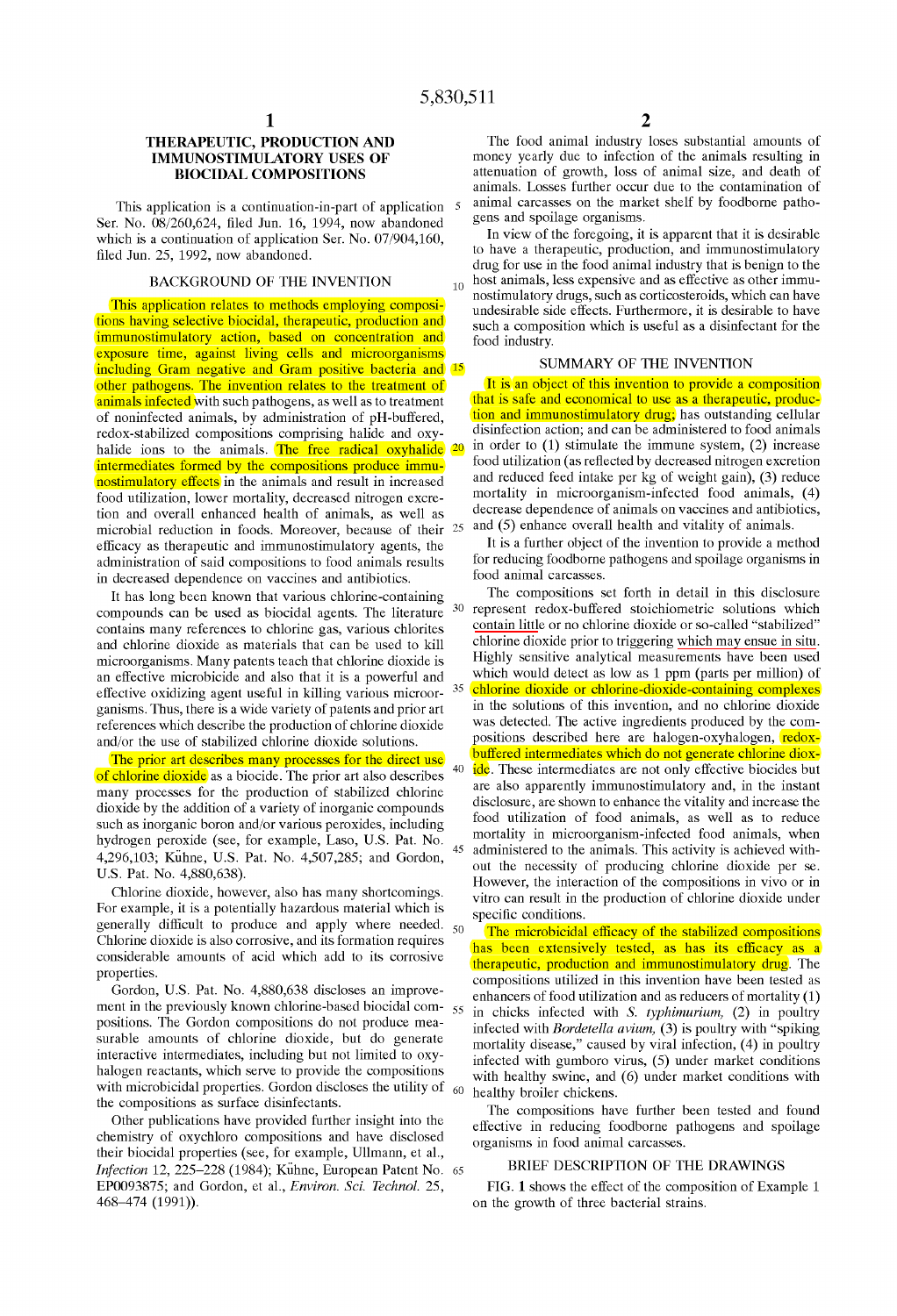FIG. 2 shows the effect of the composition of Example 1 on the growth of six selected bacterial strains.

#### DETAILED DESCRIPTION OF THE INVENTION

The instant invention relates to specific uses of halideoxyhalide compositions. SpecificalIy, a halide-oxyhalide composition at various dilutions has been determined to (1) stimulate the immune system, (2) increase food utilization of food animals (as reflected by decreased nitrogen excretion 10 and reduced feed intake per kg weight gain), (3) reduce the mortality of microorganism-infected food animals, (4) decrease dependence of animals on vaccines and antibiotics, and (5) enhance the overalI health and vitality of said food animals.

The instant invention further relates to uses of the compositions in the disinfection of food animal carcasses. The compositions have been determined to be effective in this regard.

According to one embodiment of the invention, the compositions are formed upon mixing water with a source of chlorite ions, a source of chloride ions and a source of chlorate ions. These compositions have a molar ratio of chlorite ions to chlorate ions in the range from 2:1 to about 1000:1, a molar ratio of chlorite ions to chloride ions in the range from 0.1:1 to about 1000:1 and a molar ratio of chloride ions to chlorate ions in the range from 0.1:1 to about 1000:1. The chlorite ion source is present in amounts from about 400 grams to about 0.04 milligrams per thousand grams of water.

The composition can be administered to infected animals to kilI microorganisms which have a high infectivity and, accordingly, reduce mortality. The composition can be administered to healthy hosts to enhance feed utilization and administered to healthy hosts to emhance recall trialiant 35 overall vitality. The composition can also be employed in the treatment of food animal carcasses to reduce foodborne pathogens and spoilage organisms.

In preparing the composition described herein, various commercialIy available materials are utilized as the starting materials. For example, the source of chlorite ions can include materials such as alkali metal chlorites and related compounds. Sodium chlorite is especialIy useful in preparing the compositions of this invention because of its availability and its solubility in water. Other suitable sources for 45 the chlorite ions include the alkaline earth metal chlorites, as welI as ammonium chlorite.

Suitable sources of chlorate ions include various commercialIy available chlorates with alkali metal chlorates being preferred. It has been found that sodium chlorate and  $_{50}$ potassium chlorate are especialIy useful in producing the compositions of this invention because of their solubility and availability. Other sources of the chlorate ions include the alkaline earth metal chlorates and ammonium chlorate.

Suitable sources of chloride ions include various com-  $55$ mercialIy available chlorides, with alkali metal chlorides being preferred. Sodium chloride and potassium chloride are especialIy useful because of their cost and solubility. Alkaline earth metal chlorides and ammonium chlorides can also be used.

In preparing the compositions, sufficient water should be available to dissolve the starting materials. While water is an essential ingredient, it should be understood that other solvents can also be present such as various alcohols, glycols and related solvents. It has been found that water should be 65 present in an amount of at least 0.1 moles per liter. The stability of the compositions can be improved by adding

appropriate pH -adjusting materials to adjust the resulting composition to a buffered pH range from about 7.5 to 13.

In order for the compositions to have good biocidal, therapeutic, production and immunostimulatory properties, the concentration of the administered chlorite ion source should be sufficient to provide a range of chlorite ion concentration from 0.01 mM to 1.0 M.

A preferred molar ratio of chlorite ion material to chlorate ion material that is added to the water-containing solvent is in the range from 3:1 to 500:1 and that of chlorite ions to chloride ions is in the range from  $1:1$  to  $50:1$ .

A still more preferred embodiment of the invention employs compositions wherein the molar ratio of chlorite  $15$  ion to chlorate ion is in the range from 3:1 to 16:1; the molar ratio of chlorite ion to chloride ion is in the range from 0.8:1 to 5:1; and the molar ratio of chloride ion to chlorate ion is in the range from 4:1 to 16:1.

The best embodiment of the invention known to the <sub>20</sub> inventors at this time employs compositions wherein the molar ratio of chlorite ion to chlorate ion is 11.8: 1; the molar ratio of chlorite ion to chloride ion is 1.12:1; and the molar ratio of chloride ion to chlorate ion is 10.5:1.

The stability of the compositions can be improved by 25 adding a pH-adjusting material to adjust the pH of the resulting mixture to a final range of 7.5 to 13. It has been found that if the pH is adjusted to about 13, the compositions are very stable and will retain their biocidal properties over long periods of storage. The concentration of the buffer can 30 range from 0.001 M up to the saturation level of the solution. The preferred buffering materials contain phosphate salts. The preferred buffer concentration is in the range of 0.001 M to  $0.5 M$ .

It has been found that various other materials can be added to the compositions to improve their efficacy. For example, it has been found that the addition of materials such as hydrogen peroxide will inhibit the production of chlorine dioxide. Materials such as borates, perborates, percarbonates and sulfates can also be utilized to retard the <sup>40</sup> formation of chlorine dioxide. Such materials include borax, and various peroxides such as peroxysulfate, peroxyborate and peroxydisulfate.

It should be noted that the scope of the invention is not confined solely to the utilization of compositions comprising chloride, chlorite and chlorate ions. Other compositions intended for use according to the invention are comprised of other halide and pseudohalide (e.g. thiocyanate) components and provide effective alternatives to oxychlorine chemistry.

For example, it is anticipated that compositions of matter comprising bromide, bromite and bromate ions will exhibit the same utility as that described for oxychloro compositions. In fact, it would be expected that the minimal concentrations of the ion sources required for effective microbicidal activity of an oxybromine composition would be lower than for an oxychlorine formulation (Babior, B. M., in The *Biology and Chemistry of Active Oxygen,* Bannister and Bannister, Eds., EIsevier, pp. 190-206 (1984)).

Similar compositions can be formulated with iodide,  $60$  iodite and iodate; fluoride, fluorite and fluorate; or with the three valence states of the pseudohalide thiocyanate. It is further anticipated that combinations of mixed oxyhalogens, for example, combinations of chloride, bromite and bromate or chloride, chlorite and bromate, will also be effective.

Although it is not intended that the inventive compositions be limited to any particular theory of operation or mechanism, it is believed that the biocidal compositions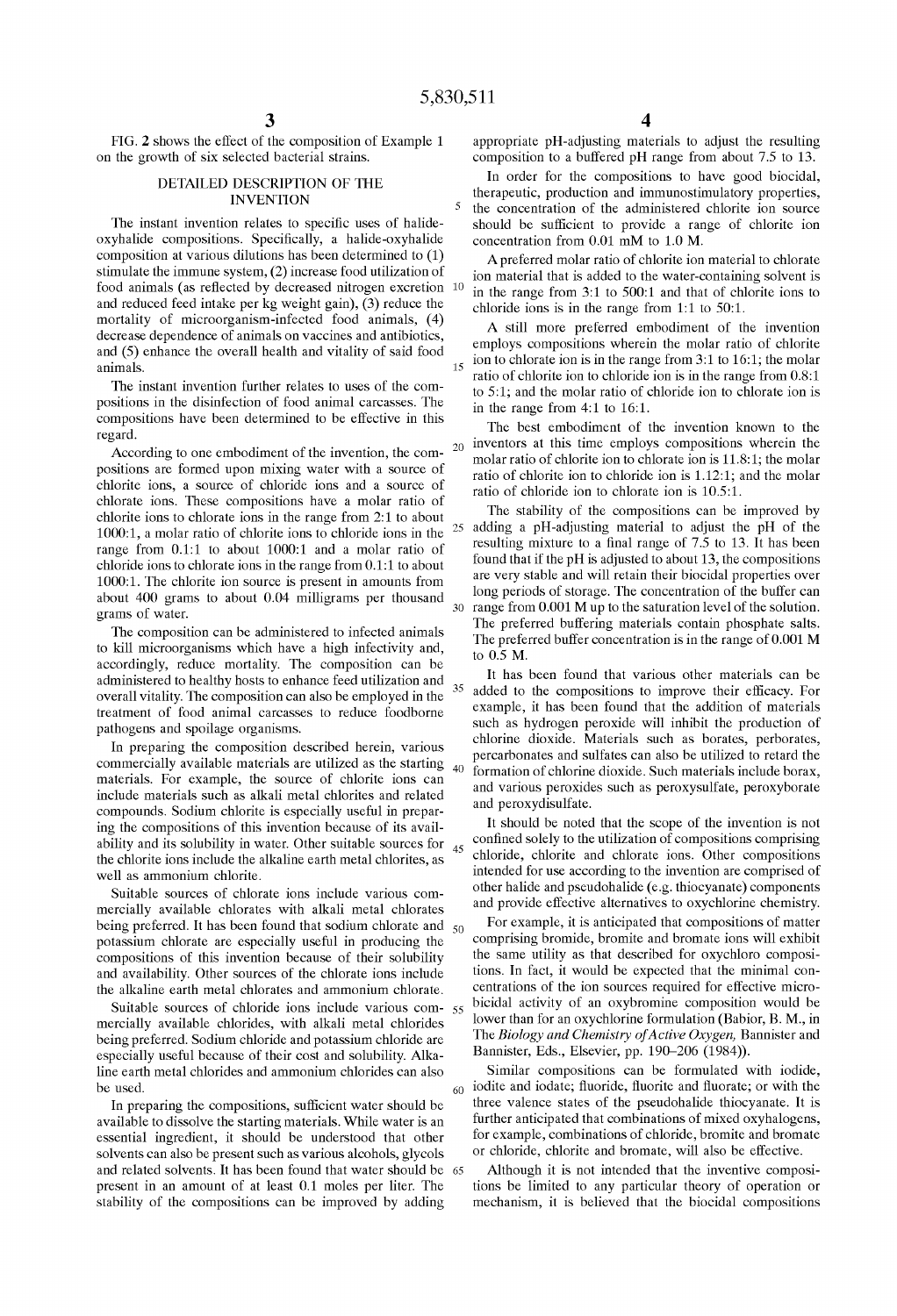formed by mixing the aforementioned ingredients contain sorne type of reaction products or intermediate products that are highly effective in killing various types of virulent organisms. As will be appreciated by those skilled in the art, such intermediate products can be induced to produce final reaction products in accordance with the principle of Le Chatelier. In this instance, it is possible that the various materials that are combined can be induced to produce final reaction products that include significant amounts of chlorine dioxide. However, it has been found that if one controls 10 and limits the amount of chlorine dioxide that is actually formed (for example, by the addition of hydrogen peroxide to the composition), the resultant intermediate products are indeed more effective than chlorine dioxide itself in killing organisms that are aggressively growing. 15

More specifically, it is believed that the claimed utility of the described compositions derives from their ability to form oxidative killing agents including but not limited to superoxide ions, hydroxyl radicals and hypochlorite ions. Production of these agents mimics the "respiratory burst" which <sup>20</sup> occurs during phagocytic killing of invasive organisms, one of the first lines of defense in the immune system.

While some of these oxy-chlorine intermediates have been shown to possess bactericidal properties, they have also been shown to specifically possess immune system enhancing properties. Toxicological and pathological laboratory observations indicate that the intermediate products of the composition, such as dichlorine oxide, dichlorodioxygen, or tetrachlorodecaoxygen (TCDO) benefit the immune system by stimulating the production of the bone marrow, evidenced by the pronounced increase in mature granulocytes, pronormo- and normoblasts, or increased cell proliferation rate, determined by means of the BrdUrd method. Stimulation of the bone marrow leads in turn to increased numbers of leucocytes and monocytes in <sup>35</sup> the peripheral blood.

In addition, the intermediate products of the compositions induce the production of large granular lymphocytes (LGLs), referred to as natural killer cells (NK-cells). These intermediates have also been shown to have effective modulator properties in the entire immune system. It is these oxychlorine intermediates which likely confer the composition its unique ability to enable food animals, such as chickens, turkeys, and pigs, to fight off possible lethal infections, such as salmonellosis and bordetellosis.

Another factor in the success of the compositions may lie in their ability to purify and disinfect the drinking water itself, thus reducing the exposure of the food animals to bacterial and virucidal pathogens.

The aboye mentioned agents are formed in amounts which would have no significant effect on the host, but would have a profound effect on invading pathogens, particularly since the pathogens do not inherently have the biochemical wherewithal to overcome the barrage of oxi- 55 dative intermediates. The oxidative killing agents would be expected to exert their effect by such mechanisms, among others, as lipid peroxidation in the pathogens' cell membranes and halogenation of cell-wall proteins.

Once the compositions have been formulated, they can be 60 administered for applications including but not limited to (1) the prevention and/or treatment of microorganism infection of animals,  $(2)$  as enhancers of feed utilization,  $(3)$  as enhancers of overall vitality in healthy food animals and (4) for administration onto food animal carcasses for the pur- 65 colony forming units pose of reducing foodborne pathogens and spoilage organisms.

In order to demonstrate the biocidal, therapeutic, production and immunostimulatory properties of the compositions, the following examples are offered. It should be appreciated that these are merely examples to show the utility and effectiveness of the compositions. The inclusion of these examples should not be interpreted in any manner as limiting the scope of the present invention to the conditions set forth in the examples with regard to the proportions as well as final concentrations and quantities of the ingredients. Similarly, the disclosure of these examples should not be interpreted in any manner as limiting the scope of the compositions solely to those containing chlorine and oxychlorine species.

#### EXAMPLE 1

A composition with biocidal, therapeutic, production and immunostimulating properties was prepared by dissolving 42.4 kg of sodium chlorite (80%) in 160 liters of deionized water. The mixture was stirred well until all of the solids dissolved. 3.3 kg of sodium chlorate and 19.5 kg of sodium chloride were then added to the aqueous mixture and it was stirred for approximately 10 minutes until all of the solids had dissolved. 1.4 kg of sodium borate and 1.4 kg of sodium sulfate were then added to the mixture and it was stirred for <sup>25</sup> approximately 10 minutes until all of the solids had dissolved. 1.0 kg of hydrogen peroxide (35%) was added and the mixture was stirred for approximately 5 minutes. Finally a pH modifier in the form of monopotassium dihydrogen phosphate was added to the mixture and it was stirred for approximately 10 minutes until all of the solids were dissolved. The composition was filtered to remove trace impurities.

The composition resulting from the aboye steps had a specific gravity of 1.23. The chlorite ion was present in an amount of 2.00 moles per liter. The chlorate ion was present in the amount of 0.17 moles per liter, and chloride ion was present in an amount of 1.78 moles per liter. In all of the following examples, the tests were carried out with the  $_{40}$  composition of Example 1 diluted as specified in each Example. The concentrations set forth in the following examples refer to the final concentrations of chlorite ion.

The following in vitro and in vivo microbiological studies were performed to demonstrate the biocidal, therapeutic, 45 production and immunostimulatory efficacy of the oxyhalogen, non-chlorinedioxide-generating intermediates.

#### EXAMPLE 2

The composition of Example 1 was diluted to a concen-50 tration of 0.093 molar. Using standard AOAC microbiological testing procedures, it was added for 60 minutes to log -phase cultures of the following Gram negative and Gram positive bacteria ( $10^8$  CFU\*/ml). Log-phase cultures were employed as well in all the following Examples which concern the bactericidal effect of the composition.

| Gram negative bacteria:                                               |                     |
|-----------------------------------------------------------------------|---------------------|
| Salmonella typhimurium<br>Escherichia coli<br>Gram positive bacteria: | NAR<br>0157.H7 2018 |
| Listeria monocytogenes                                                | <b>ATTC 19111</b>   |

The biocidal activity was monitored at 15-minute intervals. FIG. 1 shows that each of the Gram negative and Gram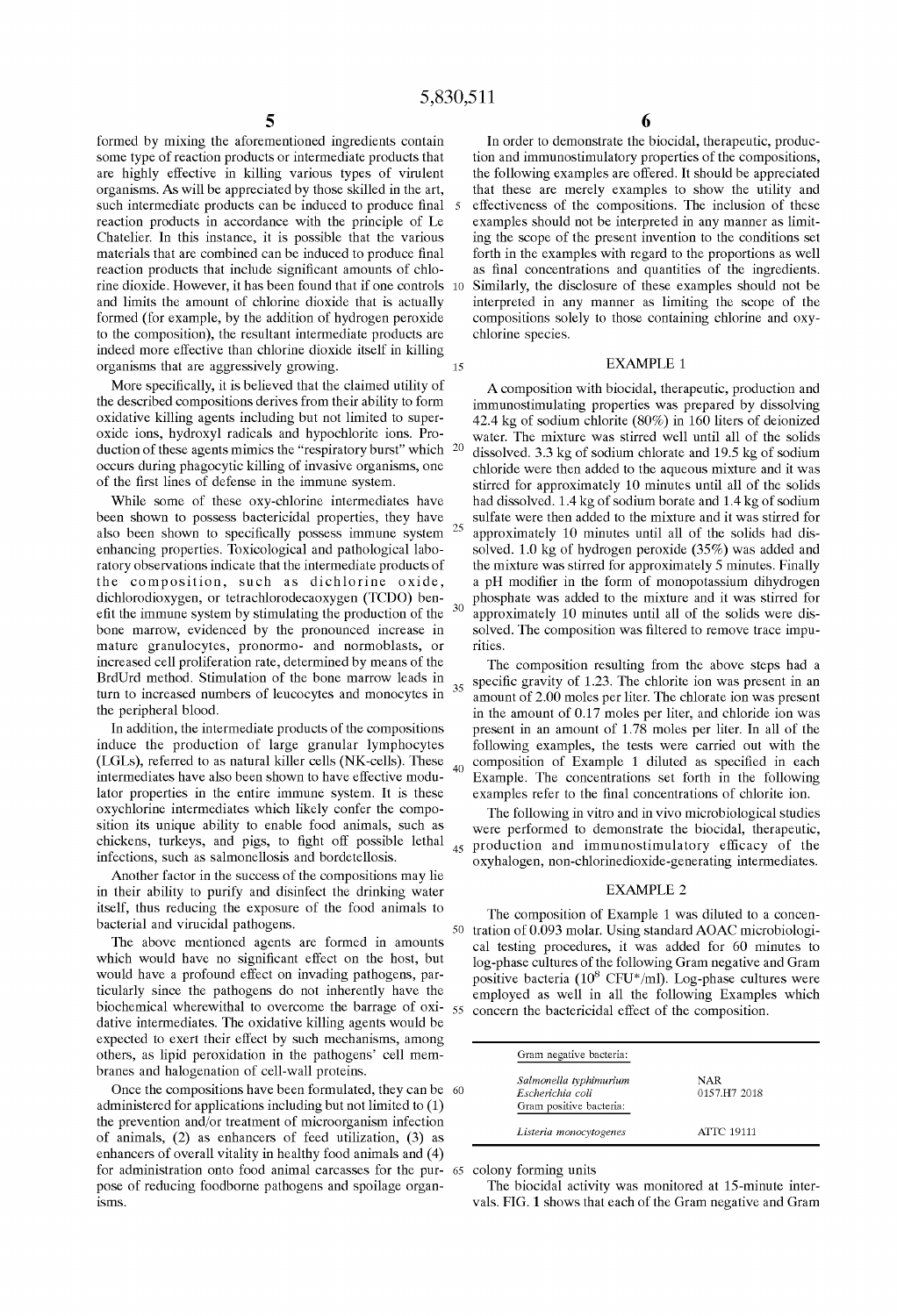positive bacterial strains has a unique biocidal sensitivity to the compound based on exposure time.

#### EXAMPLE 3

The composition of Example 1 was diluted to a concentration of 0.092 molar with respect to chlorite ions. Using standard AOAC microbiological testing procedures, it was added for 60 minutes to cultures of the following Gram negative and Gram positive bacteria  $(10^8 \text{ CFU/ml})$ .

| Gram negative bacteria:                           |                   |
|---------------------------------------------------|-------------------|
| Salmonella typhimurium                            | NAR               |
| Salmonella choleraesuis                           | <b>ATTC 10708</b> |
| Pseudomonas aeruginosa<br>Gram positive bacteria: | <b>ATTC 15442</b> |
| Listeria monocytogenes                            | <b>ATTC 19111</b> |
| Staphylococcus epidermidis                        | <b>ATTC 12228</b> |
| Staphylococcus aureus                             | <b>ATTC 12600</b> |

The biocidal activity was monitored at 15-minute intervals. FIG. 2 also shows that each of the bacterial strains has a unique biocidal sensitivity to the composition based on exposure time.

### EXAMPLE 4

The objective of this study was to evaluate the biocidal efficacy of the composition in the presence of organic medium. The composition was diluted to a concentration of 30 0.092 molar and was added for 60 minutes to cultures, using standard AOAC microbiological testing procedures, of the highly infective strain *Salmonella typhimurium* NAR in brain-heart infusion (BHI) broth  $(10^7 \text{ CFU/ml})$ . The biocidal activity was monitored at 15-minute intervals.

Table I shows that the composition has biocidal activity against the tested bacterial strain in the presence or absence of organic medium. Furthermore, most of the biocidal activity (2.77 logs or  $\geq$ 99.5% reduction in BHI broth) occurs during the first 15 minutes of exposure. These results are significant because while the biocidal activity of the composition in this study was somewhat attenuated in organic medium, greater than 99.5% reduction of the bacteria within 15 minutes was nonetheless observed. The attenuation observed in this study was considerably less than what is 45 typically seen for other biocidal compositions in organic medium.

TABLE I

| Effect of an Organic Medium on the<br>Bactericidal Efficacy of the Composition<br>Salmonella typhimurium NAR over time |                                                        |              |                     |                   | ◡            |    |
|------------------------------------------------------------------------------------------------------------------------|--------------------------------------------------------|--------------|---------------------|-------------------|--------------|----|
|                                                                                                                        |                                                        |              | EXPOSURE TIME (min) |                   |              | 55 |
|                                                                                                                        | Control (0 min)                                        | - 15         | 30                  | 45                | 60           |    |
| <b>TREATMENTS</b>                                                                                                      | log (CFU/ml)                                           |              |                     | log reduction (a) |              |    |
| BНI<br>dd H2O                                                                                                          | 7.52 $(3.28 \times 10^7)$<br>7.74 $(5.56 \times 10^7)$ | 2.77<br>7.02 | 1.12<br>7.74        | 1.44<br>7.74      | 1.45<br>7.74 | 60 |

 $(a)$  - Log reductions are in respect to control. Data are an average of two experiments.

#### EXAMPLE 5

In this study the inhibitory activity of various concentrations of the composition of Example 1 was evaluated against 8 a population of the highly infective bacterial strain *Salmonella typhimurium* NAR inoculated onto broiler drumstick skin.

An overnight culture of *Salmonella typhimurium* NAR 5 was transferred to fresh EHI broth and incubated at 37° C for 1.5 h to a population density of approximately  $1 \times 10^7$  CFU/ ml. One hundred microliters (approximately  $1\times10^6$  CFU) of the bacterial suspension were spread evenly onto 2-cm<sup>2</sup> pieces of fresh broiler drumstick skin. Following <sup>10</sup> inoculation, the broiler skin was held at room temperature (25° C.) for 15 min to allow for adsorption and/or attachment of S. *typhimurium* NAR to the skin. The inoculated skin was transferred to a centrifuge tube containing 30 mI of the appropriate treatment concentration.

The composition was diluted to 0.027 M, 0.054 M and 0.081 M. After a lO-min exposure to the specified treatment solution under continuous agitation at 37° c., surviving *S. typhimurium* NAR organisms were recovered from the skin.  $_{20}$  A skin rinse technique was used and consisted of vortexing the skin in 10 ml  $0.1\%$  peptone water for 1 min. The rinse solution was serially diluted in 0.1% peptone water, and viable *S. typhimurium* NAR organisms were recovered by pour plating with ERI agar supplemented with 100 ppm  $_{25}$  nalidixic acid. Plates were incubated at 37 $^{\circ}$  C. for 48 h and colonies counted. All trials were replicated three times.

Table 11 shows that the biocidal potency is dependent on the composition's concentration; increasing concentrations of the composition resulted in increased inactivation of the *S. typhimurium NAR population.* 

TABLE 11

| Effect of Concentration of the Composition<br>on the Growth of S. typhimurium |                   |
|-------------------------------------------------------------------------------|-------------------|
| Concentration $(M)$                                                           | Percent Reduction |
| control(0)                                                                    | 33.0              |
| 0.027                                                                         | 63.2              |
| 0.054                                                                         | 79.7              |
| 0.081                                                                         | 87.3              |

#### EXAMPLE 6

Amicrobiological study was conducted to validate further that the composition has a selective biocidal action, based on concentration and exposure time, against living cells and microorganisms including Gram negative and Gram positive bacteria and other pathogens.

The composition was diluted to a 0.092 molar concentration and was added for 60 minutes to cultures, using standard AOAC microbiological testing procedures, of the following actively growing Gram negative and Gram positive bacteria ( $10^7$  CFU/ml). The biocidal activity was monitored at 30 and 60 minutes.

| Salmonella typhimurium        | NAR               |
|-------------------------------|-------------------|
| Salmonella choleraesus        | <b>ATTC 10708</b> |
| Salmonella worthington        | 206-4             |
| Other Gram negative bacteria: |                   |
| Pseudomonas aeruginosa        | ATTC 15442        |
| Escherichia coli              | 0157.H7 2018      |
| Gram positive bacteria:       |                   |

15

35

 $50^{\circ}$ 

65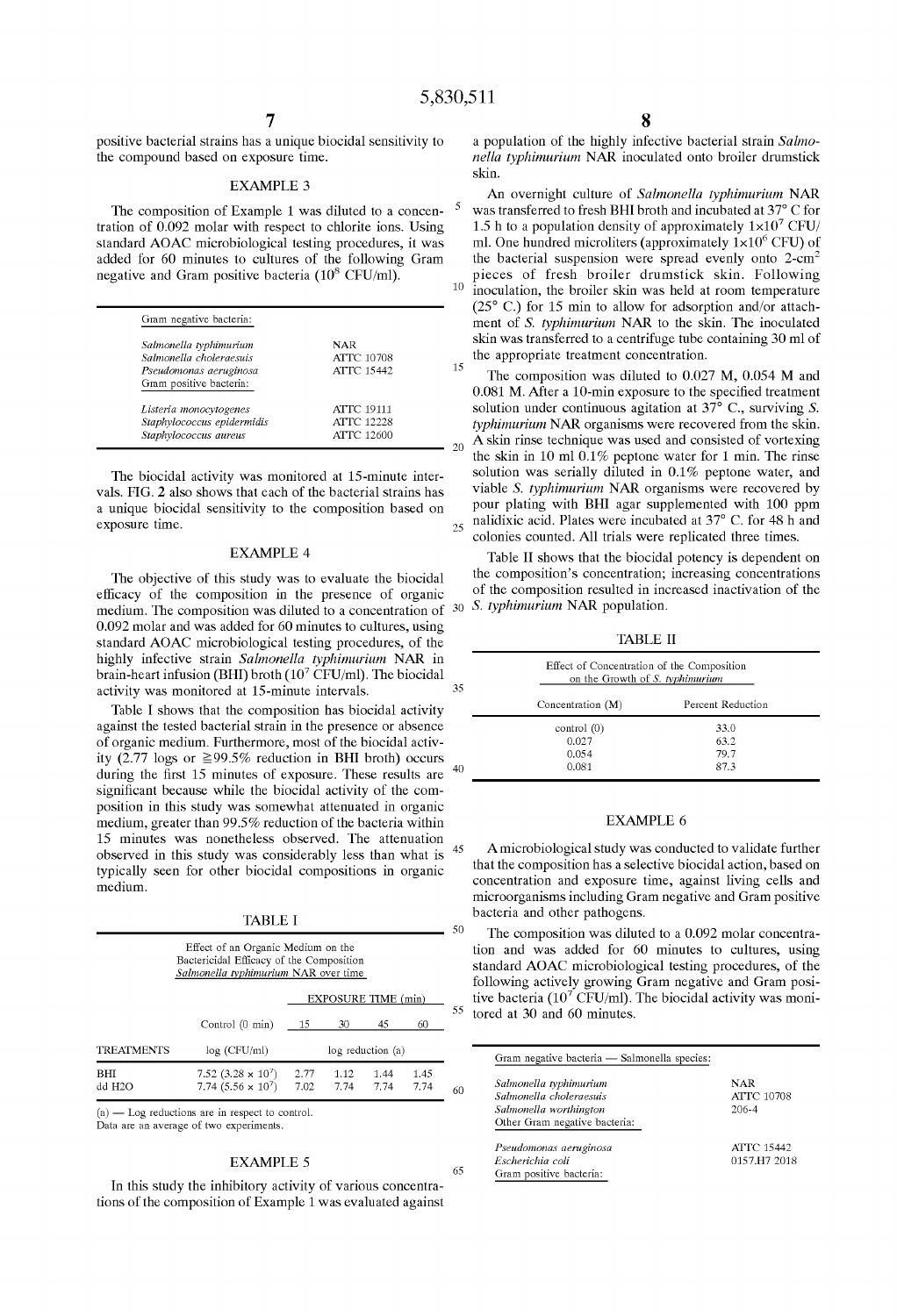| -continued |  |
|------------|--|
|            |  |

| Listeria monocytogenes     | <b>ATTC 19111</b> |
|----------------------------|-------------------|
| Staphylococcus epidermidis | <b>ATTC 12228</b> |
| Staphylococcus aureus      | ATTC 12600        |
| Lactobacillus acidophilus  | 0606 1-B (VPI)    |

The average log reduction for Gram negative strains after a 30-minute exposure was found to be 4.85 (range 2.54-7.38) and for Gram positive strains, 1.05 (range 0-1.91). The average log reduction for Gram negative strains after a 60-minute exposure was found to be 6.64 (range 5.50-7.38) and for Gram positive strains, 4.94 (range 3.87-6.72). The results of this study support further the findings in Examples 2-5.

### EXAMPLE 7

This study was conducted to evaluate the effect of the composition on the microbiological quality and safety of fresh whole broilers processed under current United States 20 Department of Agriculture (USDA) procedures. The results indicate that the composition has utility as a poultry carcass disinfectant.

The study consisted of 60 untreated control carcasses and 60 treated carcasses rinsed with transfer, pre-enrichment medium and analyzed for Salmonella, total aerobic plate count (APC), total coliform, *E. coli* and Campylobacter. The treatment used consisted of a 30-second immersion in a 31 mM solution of the composition, followed by 30 seconds of dripping dry and then the application of transfer medium to  $_{30}$ the poultry carcasses using standard AOAC microbiological testing procedures. The mean control APC was 8,100 CFU per ml rinse (average  $log_{10} = 3.91$ ), while the mean treated APC was  $2,660$  (log<sub>10</sub>=3.42), which corresponded to a 0.49 mean log reduction (67.1%) in APC. The study showed that  $_{35}$ the composition reduced Salmonella by over 1.56 logs (>97.6% reduction), *E. coli* by >0.9 logs (>89.1% reduction), and Campylobacter by more than 1.95 logs (>98.9% reduction).

This study was conducted to evaluate the effect of the composition on the microbiological quality and safety of fresh broilers processed under current United States Department of Agriculture (USDA) procedures. The results of this study support further the findings in Example 7.

In this study 20 carcasses were obtained (1 at a time) from the evisceration line prior to their entering the inside-outside bird washer of a poultry processing plant. Five of the carcasses served as the untreated controls. These carcasses  $50$ were immersed for 5 seconds in a 5-gallon vessel to simulate subjection to the inside-outside bird washer. After an 80-second dripping period, the carcasses were immersed in another vessel containing chill water (20 ppm chlorine) for 45 minutes, in order to simulate subjection to a chilling tank.  $_{55}$ 

Five carcasses were immersed for 5 seconds in a 5-gallon vessel containing 3.84 mM of the composition. After an 80-second dripping period, the carcasses were immersed in another vessel containing chill water and 0.256 mM of the composition for 45 minutes.

Five carcasses were immersed for 5 seconds in a 5-gallon vessel containing 3.84 mM of the composition. After an 80-second dripping period, the carcasses were immersed in another vessel containing chill water and 0.128 mM of the composition for 45 minutes.

Five carcasses were immersed for 5 seconds in a 5-gallon vessel containing 3.84 mM of the composition. After an

80-second dripping period, the carcasses were immersed in another vessel containing chill water and 0.096 mM of the composition for 45 minutes.

The carcasses were aseptically introduced into sterile bags and individually rinsed for 30 seconds with 200 ml of sterile transport medium, using standard AOAC microbiological testing procedures. The carcasses were then rinsed with Butterfield's broth medium for coliform and E. coli analysis.

The mean coliform count for control carcasses was 10 88,400 CFU per ml rinse (average  $log_{10}$ =4.95). The mean coliform count for carcasses treated with 0.256 mM of the composition was 496 (average  $log_{10} = 2.70$ ), corresponding to a 99.4% reduction with respect to the control. The mean coliform count for carcasses treated with 0.128 mM of the <sup>15</sup> composition was 1,340 (average  $log_{10} = 3.13$ ), corresponding to a 98.5% reduction. Finally, the mean coliform count for carcasses treated with 0.096 mM of the composition was 1,516 (average  $log_{10} = 3.18$ ), corresponding to a 98.3% reduction.

The mean *E. coli* count for control carcasses was 55,400 CFU per ml rinse (average  $log_{10} = 4.74$ ). The mean *E. coli* count for carcasses treated with 0.256 mM of the composition was 218 (average  $log_{10} = 2.34$ ), corresponding to a 99.5% reduction with respect to the control. The mean *E.*  <sup>25</sup> *coli* count for carcasses treated with 0.128 mM of the composition was 614 (average  $log_{10} = 2.79$ ), corresponding to a 98.9% reduction. Finally, the mean *E. coli* count for carcasses treated with 0.096 mM of the composition was 858 (average  $log_{10} = 2.93$ ), corresponding to a 98.5% reduction.

This study further demonstrates that the composition is an effective disinfectant of food animal carcasses.

#### EXAMPLE 9

This study was conducted to evaluate the therapeutic, production and biocidal activity of the composition in young chicks (1-14 days old) infected with *Salmonella typhimurium* ( $10^5$  CFU/ml) A series of concentrations of the composition was tested. The biocidal effect of the composition, EXAMPLE 8  $^{40}$  as well as changes in protein absorption, growth and feed<br>utilization of the chicks were determined upon chronic utilization of the chicks were determined upon chronic administration of the composition, for up to 14 days, in the chicks' drinking water.

> The composition was seen to have a concentration-45 dependent biocidal activity against the tested strain. In infected chicks given the composition at 1 mM, a mean 0.89-log (87%) reduction in initial counts was seen at 7 days and a mean 1.0-log (90%) reduction at 14 days. In infected chicks given the composition at 2 mM, the initial counts were reduced by a mean of 0.50 logs (68%) at 7 days and a mean of 0.17 logs (32%) at 14 days.

Furthermore, the results show that the composition has a biocidal activity against Gram negative bacteria in young chicks based on concentration and exposure time. These observations confirm the results from Examples 2-6 which demonstrated that Gram negative bacteria have a great biocidal sensitivity to the composition.

The composition was seen to have an effect on the growth and feed utilization of the chicks. At hatching, body weights <sup>60</sup>were approximately 2.8% lower in chicks designated to receive S. *typhimurium* inoculation (Table I1I). No significant *S. typhimurium* major effects on body weight were noted at day 7 or 14. At days 7 and 14, chicks receiving 1 mM of the composition exhibited greater body weight than 65 either unsupplemented controls or chicks receiving 2 mM of the composition. A significant interaction of the composition with *S. typhimurium* was observed. In the presence of *S.*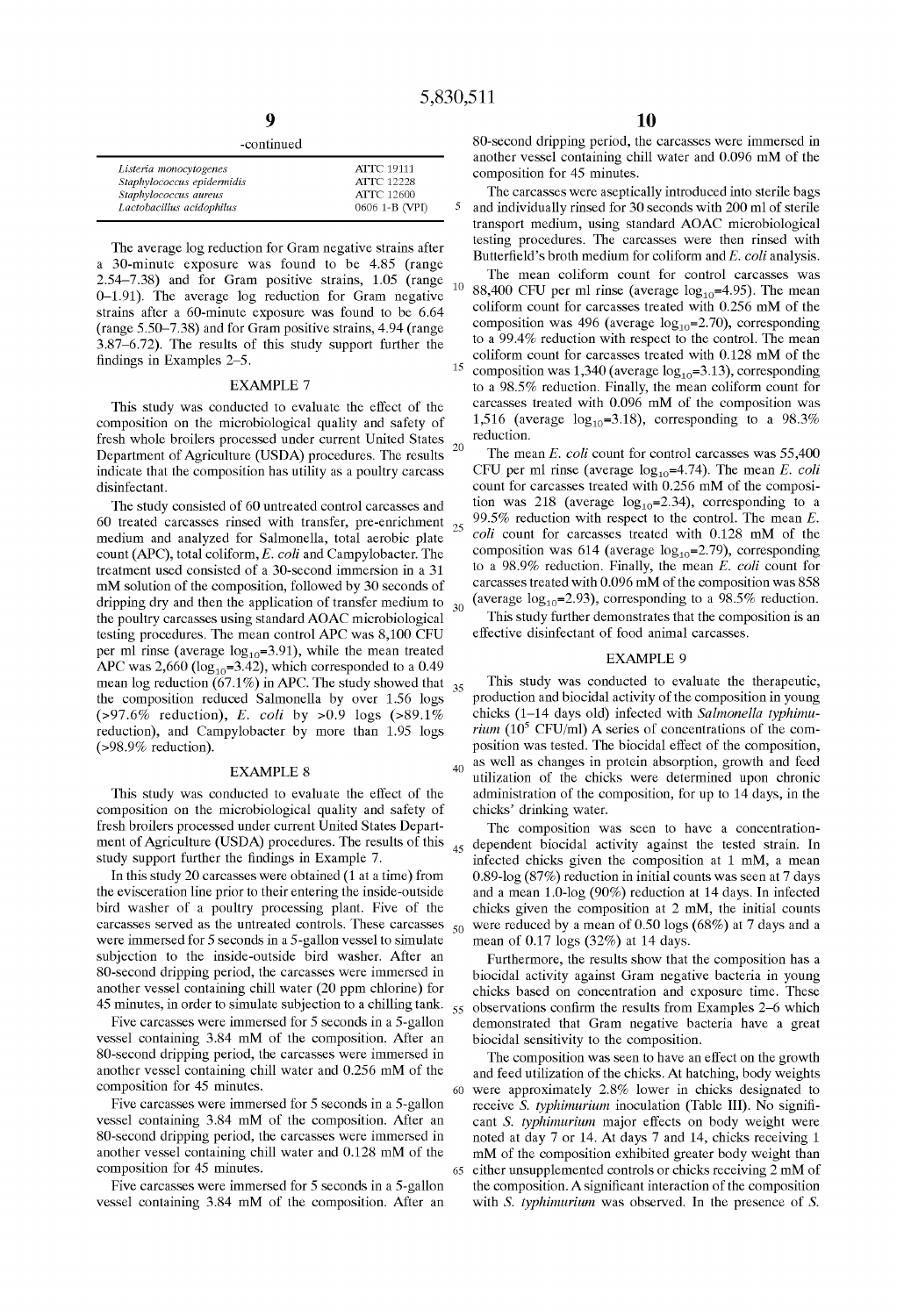*typhimurium* inoculation, chicks that received 1 mM composition exhibited greater body weight when compared with inoculated chicks receiving tap water or 2 mM composition at days 7 or 14. A similar effect was not noted in the absence of *S. typhimurium* inoculation. At day 7, uninoculated chicks 5 receiving 2 mM composition exhibited lower body weight when compared with chicks receiving tap water.

TABLE III

|            |        |       | Composition level (mM) |       |  |
|------------|--------|-------|------------------------|-------|--|
| Salmonella | Age    | 0     |                        | 2     |  |
| challenge  | (days) |       | (g)                    |       |  |
| yes        | Ω      | 40.2  | 42.1                   | 41.4  |  |
|            | 7      | 130.1 | 147.4                  | 129.3 |  |
|            | 14     | 322.9 | 362.8                  | 319.3 |  |
| no         | Ω      | 43.1  | 41.5                   | 42.5  |  |
|            |        | 142.5 | 138.9                  | 134.6 |  |
|            | 14     | 326.4 | 331.2                  | 322.1 |  |

Significantly greater gains in body weight per unit of diet 25 consumed were observed in chicks receiving the composition (2 mM and 1 mM) from days O to 7. No effects associated with the composition treatments were observed for 7- to 14-day feed conversion ratios. No statistically significant effects on feed conversion were attributed to *S. 30 typhimurium* inoculation.

TABLE IV

| composition to infected or uninfected chicks.<br>Composition level (mM) |                     |                           |                |                |
|-------------------------------------------------------------------------|---------------------|---------------------------|----------------|----------------|
| Salmonella                                                              | Age                 | 0                         |                | 2.             |
| challenge                                                               | (days)              | $(g \text{ feed/g gain})$ |                |                |
| yes                                                                     | $0 - 7$             | 1.168                     | 1.107          | 1.091          |
| no                                                                      | $7 - 14$<br>$0 - 7$ | 1.465<br>1.147            | 1.432<br>1.079 | 1.462<br>1.088 |
|                                                                         | $7 - 14$            | 1.575                     | 1.475          | 1.493          |

The composition was further seen to have an effect on nitrogen excretion and retention in the tested chicks. Protein levels in excreta were estimated by the determination of nitrogen (Kjeldahl) from a 24 h collection of each replicate  $_{50}$ at 7 and 14 days of age. For the estimation of nitrogen retention, chromic oxide (chromium sesquioxide) was incorporated (0.3%) into the diet as a reference marker.

At day 7, chicks receiving 1 mM and 2 mM of the composition had significantly lower excretal nitrogen con-55 centrations when compared with those chickens receiving tap water. After 7 days, the excretal nitrogen levels had fallen from an initial level of 5.93% to 5.32% in chicks imbibing a 1 mM solution of the composition and to 5.19% for chicks imbibing a 2 mM solution of the composition. No  $60$ significant difference between initial and 14-day excretal nitrogen levels was observed.

After 7 days, nitrogen retention levels, expressed as mg N retained per g diet, had risen from an initial level of 20.1 to 23.2 in chicks receiving 1 mM of the composition and to 65 23.4 in chicks receiving 2 mM of the composition. Such results in the employed test for nitrogen retention suggest

that greater amounts of protein are being synthesized and retained. As with nitrogen excretion rates, the effect of the composition on nitrogen retention was age dependent; the composition enhanced nitrogen retention in 7-day- but not in 14-day-old chicks.

The studies demonstrate that protein absorption, growth, and feed utilization are improved when the compound is administered in the drinking water of chicks infected with *Salmonella typhimurium.* 

#### EXAMPLE 10

15 this study, the therapeutic and biocidal activity of the com-This study was conducted to evaluate the effect of the composition on the microfiora of the gastrointestinal tract. In position was evaluated in chickens infected with *Salmonella typhimurium.* A series of concentrations of the composition was tested by administration of the composition in the drinking water of 45-day-old chickens.

In this study, 6-week-old male and female broilers weighing between 1.8 and 2.3 kg each were selected. Birds were tested by cloacal swabs for the presence of Salmonella, and birds testing positive for Salmonella were destroyed. The Feed conversion ratios (FCR) are depicted in Table IV. birds which tested negative were fed a standard broiler<br>Inificantly greater gains in body weight per unit of diet 25 withdrawal ration ad libitum until feed was withdr day prior to processing, feed and water were withdrawn from all birds for a period of 4 to 6 hours. Following this initial withdrawal period, an intubator was used to inoculate birds with 105 CFU of nalidixic-acid-resistant *S. typhimurium* in the crop. After inoculation, birds were offered water containing one of the composition concentrations for a period of 8 hours.

> This study was designed to validate that the composition is a very effective therapeutic and biocidal drug, based on 35 concentration and exposure time, against aggressively growing Gram negative bacteria which have infected chickens. Table V shows the biocidal activity of the composition in broiler ceca contaminated with Salmonella. The Table shows that the composition has a biocidal activity against the bacterial strain based on concentration. The composition has its greatest biocidal activity at a concentration of 1.33 mM to 2 mM.

From a control level of  $47.5\%$ , the administration of the composition increased the percentage of negative ceca to between 70% and 93.3%. Birds given 1.33 mM or 2 mM of the composition had the greatest percentage of negative ceca (93.3% and 90%, respectively). These data suggest that the composition has a potential as a cecal disinfectant when used just prior to processing. The data also suggest that the composition may also reduce carcass contamination.

Examples 9 and 10 show that the composition has a biocidal activity against Gram negative bacteria in young chicks (1-14 days old) and chickens (45 days old) based on concentration and exposure time.

TABLE V

| Relationship of Composition Concentration<br>to Presence of Salmonella-Negative Broiler Ceca |                 |  |  |
|----------------------------------------------------------------------------------------------|-----------------|--|--|
| Concentration (mM)                                                                           | % Negative Ceca |  |  |
| 0                                                                                            | 47.5            |  |  |
|                                                                                              | 70              |  |  |
| 1.33                                                                                         | 93.3            |  |  |
| 2                                                                                            | 90.0            |  |  |
| 4                                                                                            | 70.0            |  |  |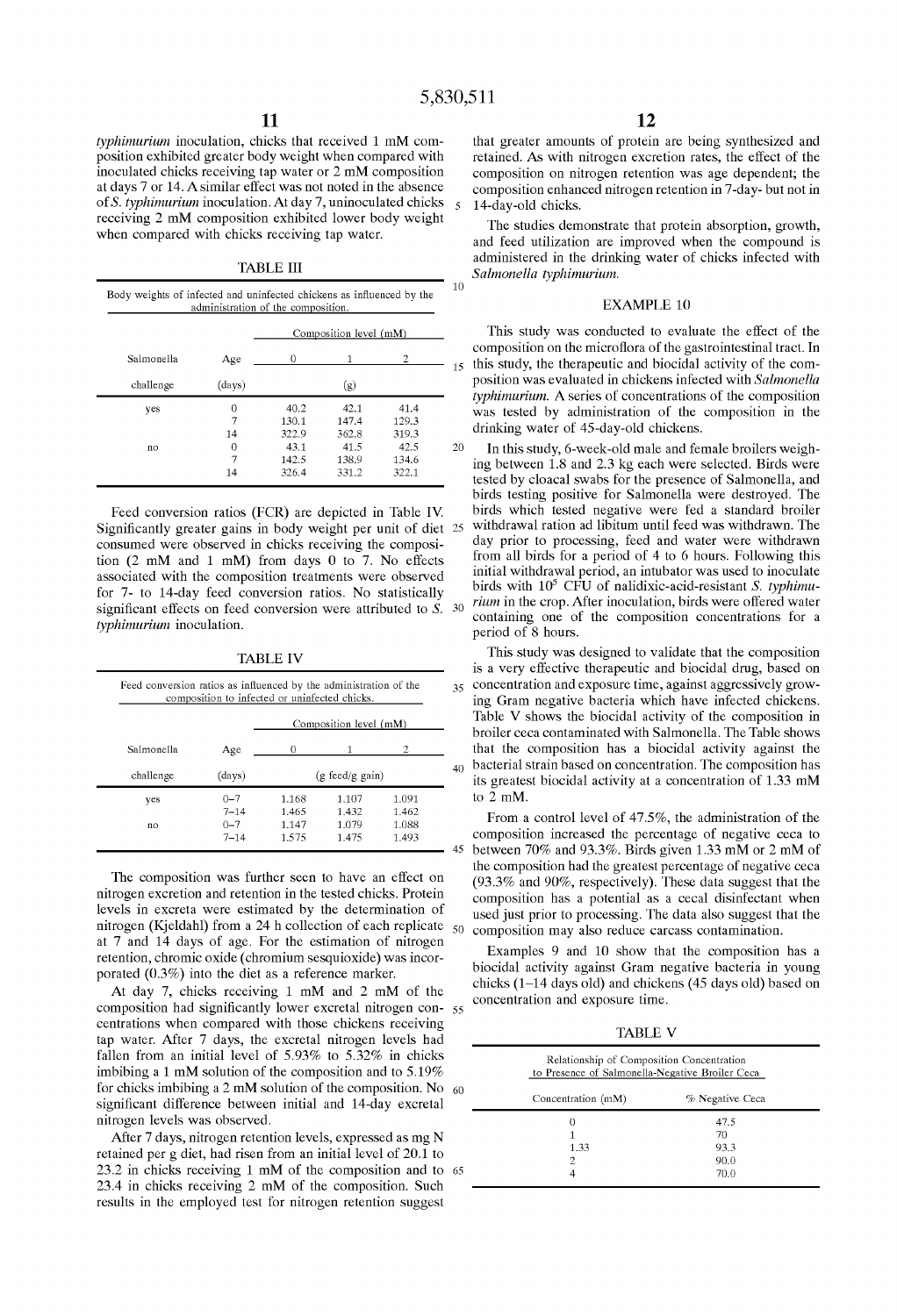# EXAMPLE 11

This study was conducted to evaluate the therapeutic, production and immunostimulatory effect of the composition under market conditions in broilers infected with the  $\epsilon$ gumboro virus.

Gumboro is a reo-like virus that causes an infectious bursal disease, commonly referred to as gumboro disease. The virus is prevalent in most of the concentrated poultry producing areas of the world and may account for consid- 10 erable losses in individual fiocks. Losses result from the clinical disease or from immunosuppression as a result of early infections with the virus. Sequelae that have been associated with immunosuppression induced by the virus include gangrenous dermatitis, inclusion body hepatitis- 15 anemia syndrome, and vaccination failures. It is now considered that the greatest economic loss results from immunosuppressive infections rather than from the clinical disease produced by the virus.

In this study, 1 mM of the composition was administered  $20$ to the broilers' drinking water for 25 days. At day 14 all the chickens received a vaccine. AH the broilers had unlimited access to the water throughout the entire study. The effect of the composition on the mortality was recorded daily, and body weight gain was monitored at 35 and 42 days.

The broilers that received the composition had a 15.3% lower mortality rate than the control group after 25 days. At market age (42 days), the mortality was reduced by 29.7%. The birds that received the composition had, on average, 5.35% greater body weight after 35 days and 2.03% greater body weight after 42 days compared to the control group.

This study demonstrates that the composition has a therapeutic, production, and immunostimulatory effect in broilers raised under market conditions. Additionally, the 35 study demonstrates that the administration of the compound in the drinking water of infected broilers ameliorates the negative effects associated with infectious bursal disease. The results of the study further indicate that administration of the composition is a superior alternative to the less 40 effective vaccination route of treatment.

#### EXAMPLE 12

This study was conducted to evaluate the therapeutic and <sub>45</sub> production activity of the composition on turkey poults infected with *Bordetella avium. B. avium* is the causative organism of turkey coryza, a poultry disease that has no effective vaccine and limited avenues for treatment. In this study, the composition was diluted to final concentrations of 1 mM and 2 mM in the turkey poults' drinking water. AH the turkeys had unlimited access to the water throughout the 17 days of the study. 50

The data presented in Table VI demonstrate the infiuence of the composition on poult body weight. At hatching, no 55 statistical differences in body weights were noted among treatment groups. At 7 days of age, 6 days post-inoculation with *B. avium,* infected poults receiving only tap water exhibited a marked suppression in body weight when compared to all other treatment groups. Infected poults receiving 60 1 mM or 2 mM of the composition displayed numerically larger 7-day body weights than either infected poults receiving tap water or noninfected poults provided with tap water. The *B. avium-associated* suppression in growth was also evident at 14 and 17 days. At these ages, the administration 65 of the composition mitigated the growth suppressive effects of the *B. avium* infection.

TABLE VI

| Influence of Administration of the Composition on<br>Body Weights $(g)$ of $B$ -avium-Infected Poults |       |        |         |         |
|-------------------------------------------------------------------------------------------------------|-------|--------|---------|---------|
| Composition<br>Concentration                                                                          | Age   |        |         |         |
| (mM)                                                                                                  | hatch | 7 days | 14 days | 17 days |
| non-infected                                                                                          |       |        |         |         |
| 0                                                                                                     | 61.9  | 137.4  | 318.2   | 437.1   |
| 1                                                                                                     | 62.9  | 134.2  | 309.8   | 424.7   |
| 2                                                                                                     | 61.8  | 141.8  | 324.8   | 436.5   |
| infected                                                                                              |       |        |         |         |
| 0                                                                                                     | 62.9  | 117.9  | 262.8   | 336.9   |
| 1                                                                                                     | 62.8  | 137.6  | 330.2   | 436.3   |
| 2                                                                                                     | 61.7  | 141.5  | 333.5   | 445.4   |

Feed conversion ratios (FCR) and feed consumption data are depicted in Table VII. Significantly greater amounts of the starter diet were required to produce a unit gain in body weight for those poults inoculated with *B. avium* and placed 30 on tap water from hatching to 7 days of age. Again the presence of the composition eliminated this effect associated with *B. avium.* A marked decline in feed intake occurred in infected poults receiving tap water during the 7- to 14-day period.

TABLE VII

| Influence of Administration of the Composition on<br>FCR and Feed Consumption of B.-avium-Infected Poults |                                                    |                         |                      |                         |
|-----------------------------------------------------------------------------------------------------------|----------------------------------------------------|-------------------------|----------------------|-------------------------|
| Composition<br>Concentration                                                                              | FCR $(g \text{ feed/g gain})$<br>consumption $(g)$ |                         |                      |                         |
| (mM)                                                                                                      | $0 - 7$ days                                       | $7-14$ days             | $0 - 7$ days         | $7-14$ days             |
| non-infected                                                                                              |                                                    |                         |                      |                         |
| 0<br>1<br>2<br>infected                                                                                   | 1.201<br>1.204<br>1.150                            | 1.296<br>1.278<br>1.304 | 87.5<br>85.4<br>91.9 | 234.3<br>232.5<br>237.5 |
| 0<br>1<br>2                                                                                               | 1.443<br>1.196<br>1.172                            | 1.325<br>1.247<br>1.203 | 77.6<br>89.4<br>93.5 | 191.7<br>234.0<br>227.7 |

Significant reductions in rates of weight gain were also noted in infected poults receiving tap water from 0-7 and 7-14 days of age compared to weight gain for infected poults receiving drinking water fortified with the composition (Table VIII).

The data showed that the administration of the composition in the drinking water of turkeys eliminated the decline in feed efficiency associated with the *B. avium* infection.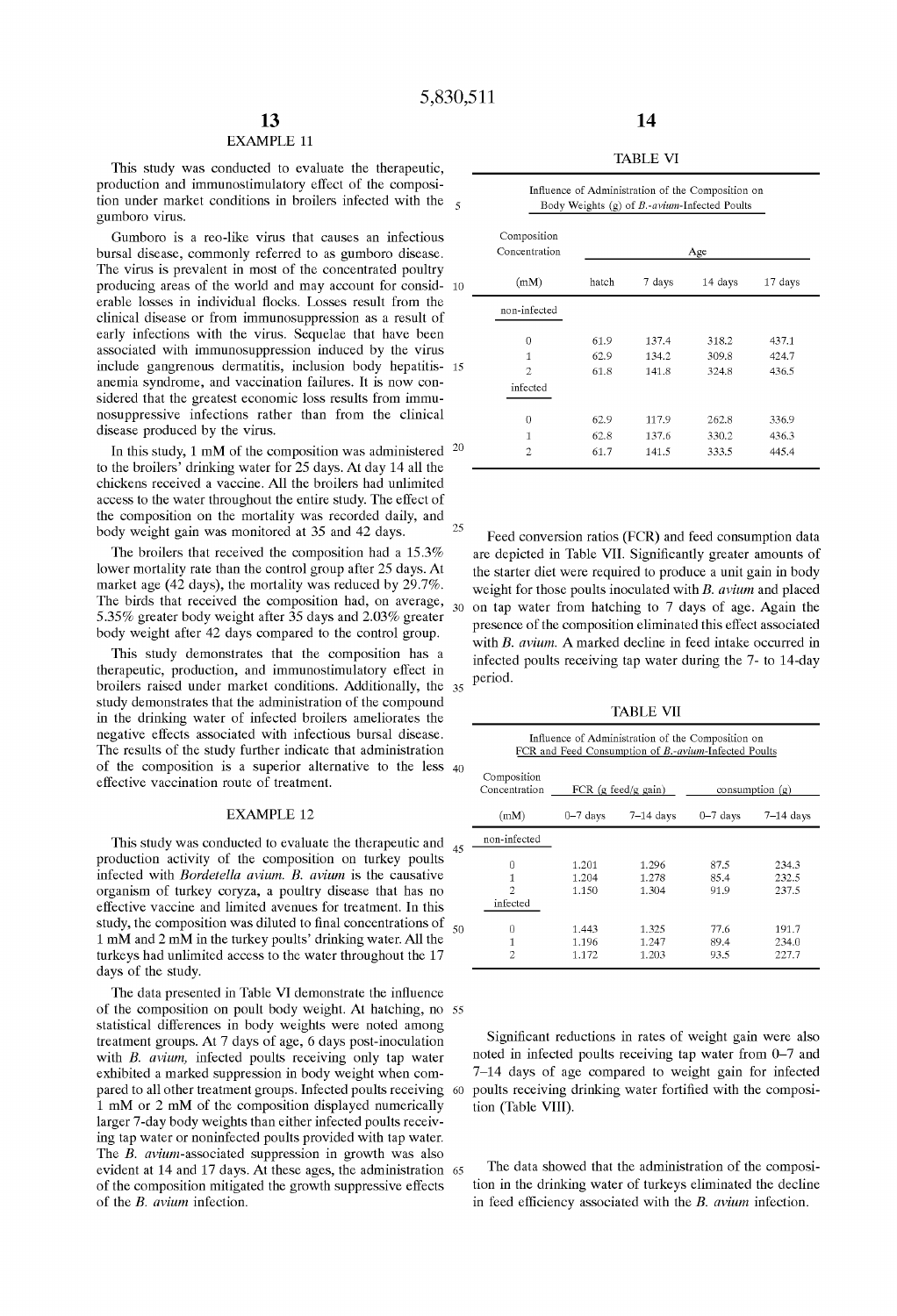#### TABLE VIII

| on the Rate of Wei ht frain of B.-avium-Infected Poults<br>Composition Concentration | gain(g)    |             |
|--------------------------------------------------------------------------------------|------------|-------------|
| (mM)                                                                                 | $0-7$ days | $7-14$ days |
| non-infected                                                                         |            |             |
| 0                                                                                    | 73.2       | 181.0       |
| 1                                                                                    | 71.3       | 182.0       |
| $\mathcal{D}$                                                                        | 79.9       | 182.5       |
| infected                                                                             |            |             |
| $\overline{0}$                                                                       | 55.0       | 145.0       |
| 1                                                                                    | 74.8       | 188.0       |
| $\overline{\mathbf{c}}$                                                              | 79.9       | 192.0       |

Electron microscopy showed that damage to the tracheal epithelium in infected poults was reduced by the supple- 20 mentation of the composition. *B. avium* was re-isolated by colony morphology on nutrient agar supplemented with streptomycin (200  $\mu$ g/mL) and on MacConkey Agar. Based on *B. avium* isolation, no clear differences in treatment trends were observed between infected poults receiving tap water and those receiving the composition.

These findings are of potential significance for a number of reasons. First, turkey coryza or bordetellosis affects upwards of 50% of turkey flocks of several U.S. states in the summer. It is also a highly contagious disease, whose  $30$ causative organism can survive for months in the turkey house environment. Secondly, a number of avian veterinarians have indicated that the vaccine available for coryza is both expensive and of limited effectiveness. Finally, antibiotics provide very limited improvements in clinical symp- 35 toms. This may be due to the fact that getting adequate levels of antibiotic to the primary site of infection (upper respiratory tract) is unlikely. Data from this study showed that the administration of the composition mitigates many of the detrimental effects associated with a *B. avium* infection. This 40 assessment is supported by gross changes in growth, feed utilization, appetite, and structural integrity of the trachea.

These data also suggest that the mitigating effects of the composition are not achieved through elimination of the organism. This observation suggests that the composition 45 has a stimulatory effect on the immune system.

#### EXAMPLE 13

This study was conducted to evaluate the therapeutic activity of the composition on mortality rates among turkeys  $50$ infected with rotavirus, reovirus and coronavirus, all of which are believed to be components of what is known as the spiking mortality disease. It has been found that "spiking mortality" is mainly considered a mild disease syndrome but results in major economic loss. Spiking mortality is defined 5 as a phenomenon in which birds exhibit a clinical presentation initially indistinguishable from that of poultry enteritis complex; however, instead of responding to treatment or management manipulation, birds quickly worsen and mortality increases exponentially to exceed 1% mortality for  $\epsilon$ three successive days and in many cases may exceed 3% mortality/day. This is a devastating disease syndrome which results in mortality losses greater than 30% and in sorne instances has resulted in destruction of the entire fiock in the This commercial study was conducted to evaluate the brooder house.

In this study, 2 mM of the composition was administered to newborn turkeys' drinking water for the first 21 days of their lives. All the poults had unlimited access to the water throughout the entire 21 days. The effect of the composition was evaluated every 7 days until the completion of the trial.

The birds infected with the viruses showed 27.1% deaths 5 by day 21. In sharp contrast, the turkeys infected with the viruses and receiving the composition had only 6.3% deaths by day 21. The administration of the composition was found to be beneficial even in uninfected poults. By day 21 noninfected birds had a 4.9% mortality rate, while noninfected birds treated as above with the composition had a  $10$  mortality rate of only 2.6%.

#### EXAMPLE 14

This study was conducted to investigate the effect of the composition on feed utilization under market conditions with healthy swine. The composition was administered in the pigs' drinking water in two separate trials, using final concentrations of 1 mM and 2 mM, respectively. The pigs had unlimited access to the water throughout the trials. Food intake per kilogram of weight gain was compared at the end of 21 days in both of the trials.

Tables IX and X show the improved feed utilization in the pigs that had consumed the water treated with the composition following the two respective 21-day trials. Feed intake per kilogram of weight gain was 7.0% and 7.4% lower in the trial group than in the control group for trials 1 and 2, respectively. Feed intake per pig per day was 6.3% and 7.9% lower in the trial group than in the control group for trials 1 and 2, respectively.

This study demonstrated that feed utilization is improved when different concentrations of the composition are administered in the drinking water of healthy swine under market conditions.

TABLE IX

| Influence of Administration of the Composition (1 mM) |          |        |           |
|-------------------------------------------------------|----------|--------|-----------|
| on FCR and Feed Consum tion of Health Swine           |          |        |           |
|                                                       |          |        |           |
|                                                       | CONTROL: | TRIAL. |           |
|                                                       | GROUP    | GROUP  | DIFF. $%$ |
|                                                       |          |        |           |

| Number of pigs:             | 22.              | 23       | $+4.5%$  |
|-----------------------------|------------------|----------|----------|
| Average weight start:       | $31.4$ kg        | 30.8 kg  | $-1.9%$  |
| Average weight end:         | $46.4~\text{kg}$ | 45.9 kg  | $-1.1\%$ |
| Total weight gain:          | 330.0 kg         | 347.3 kg | $+5.0%$  |
| Weight gain/day/pig:        | 714 g            | 719 g    | $+0.7%$  |
| Feed intake total:          | 662 FU*          | 650 FU   | $-1.8%$  |
| Feed intake/pig/day:        | 1.43 FU          | 1.34 FU  | $-6.3%$  |
| Feed intake/kg weight gain: | 2.01 FU          | 1.87 FU  | $-7.0%$  |

\*Feed unit  $= 0.95$  kg feed

TABLE X

| Influence of Administration of the Composition (2 mM)<br>on FCR and Feed Consum tion of Health Swine |                                |                       |           |
|------------------------------------------------------------------------------------------------------|--------------------------------|-----------------------|-----------|
|                                                                                                      | <b>CONTROL</b><br><b>GROUP</b> | <b>TRIAL</b><br>GROUP | DIFF. $%$ |
| Number of pigs:                                                                                      | 12                             | 15                    | $+25.0%$  |
| Average weight start:                                                                                | $34.1$ kg                      | $30.6 \text{ kg}$     | $-10.3%$  |
| Average weight end:                                                                                  | $48.8$ kg                      | $45.2 \text{ kg}$     | $-7.4%$   |
| Total weight gain:                                                                                   | 177.0 kg                       | 219.0 kg              | $+23.7%$  |
| Weight gain/day/pig:                                                                                 | 702 g                          | 695 g                 | $-1.0%$   |
| Total feed intake:                                                                                   | 383.3 FU                       | 442.1 FU              | $+15.3%$  |
| Feed intake/pig/day:                                                                                 | 1.52 FU                        | 1.40 FU               | $-7.9%$   |
| Feed intake/kg weight gain:                                                                          | 2.17 FU                        | 2.01 FU               | $-7.4%$   |

#### EXAMPLE 15

65 effect of the administration of the composition on weight gain and mortality rate of healthy broilers under market conditions.